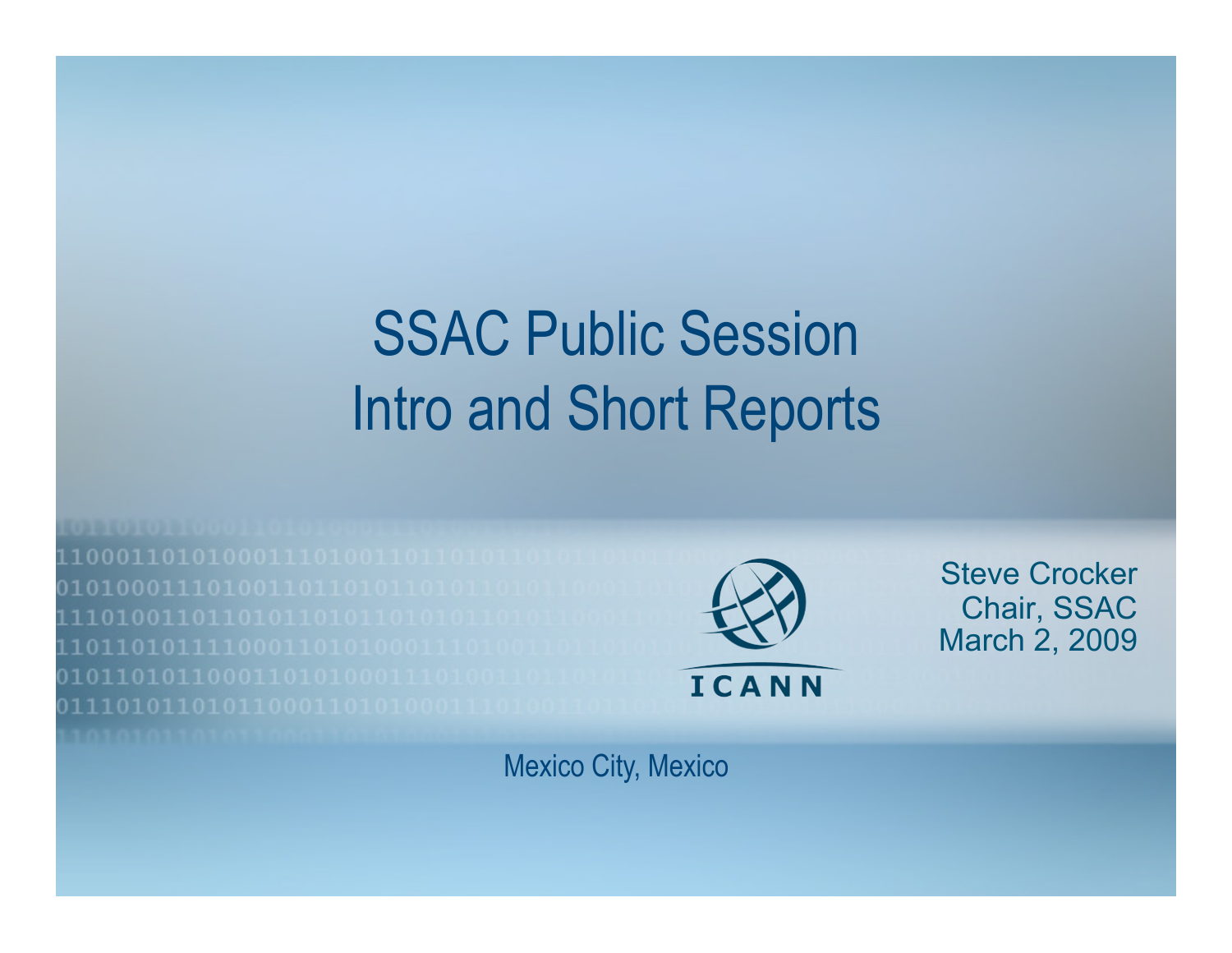

#### **Security and Stability Advisory Committee (SSAC)**

- External group of security experts
- Chartered by the ICANN Board
- Gives independent advice to…
	- Board, staff and other ICANN SOs and ACs
	- to community
- No authority purely advisory

#### (External review of SSAC in progress)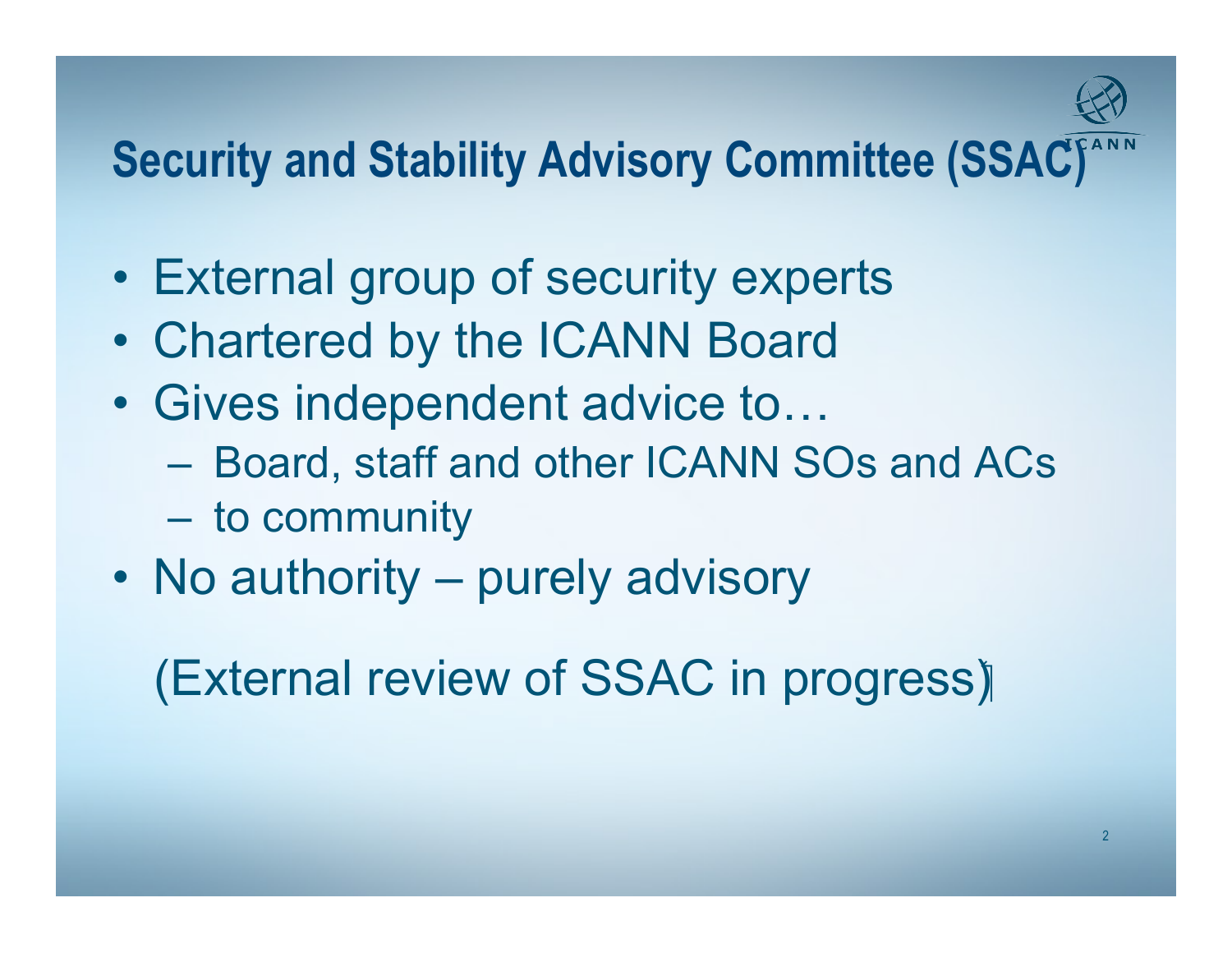

#### **Recent SSAC Documents**

- [SAC038]: Registrar Abuse Contacts (26 February 2009)
- [SAC037]: Whois Usage and Display (pending)
- [SAC036]: SSAC Comments on the Draft ICANN Strategic Plan for 2009-2012 (11 February 2009)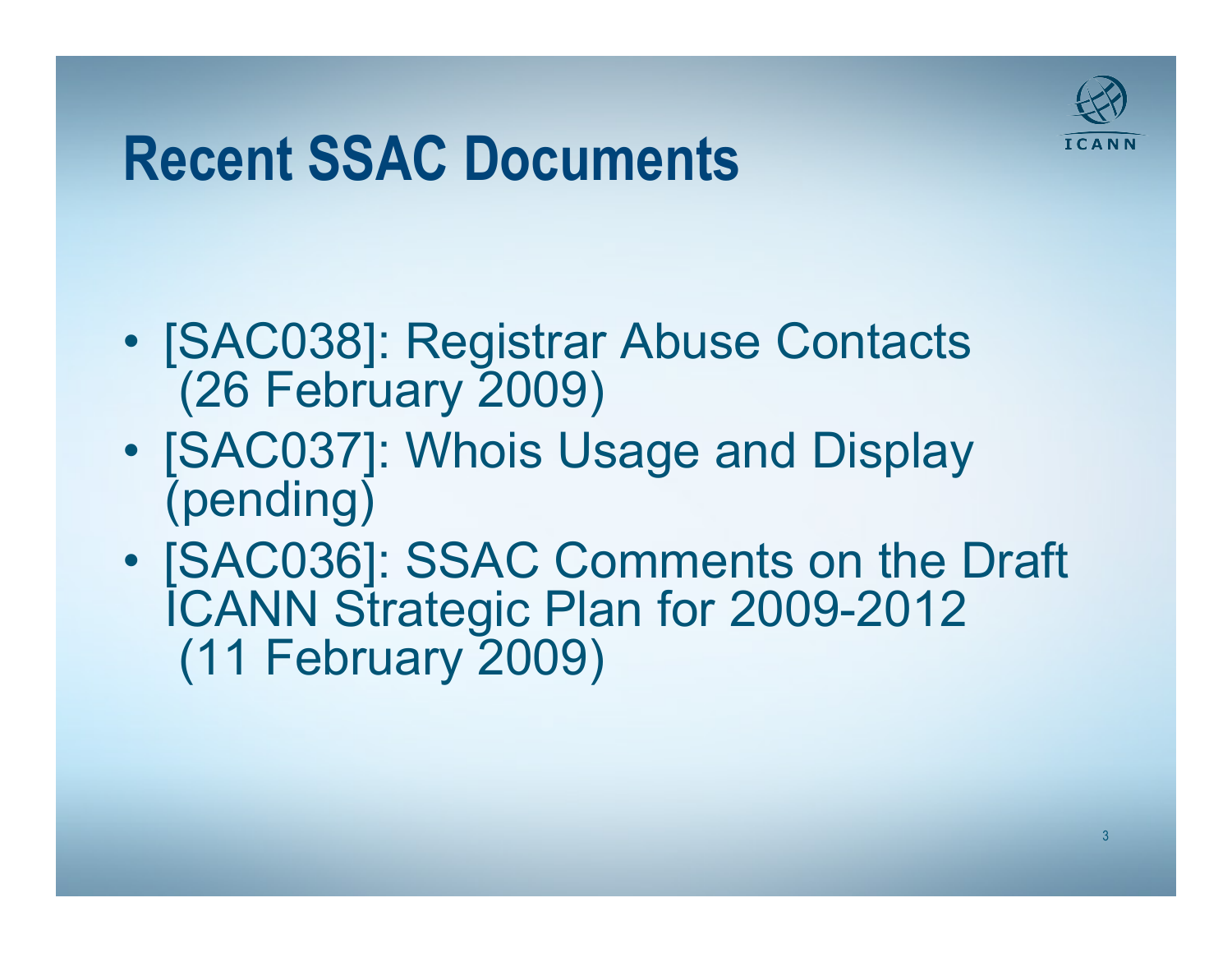

## **Agenda**

- **Introduction**
- **Short Reports**
- **DNSSEC Status Update**
- **Registration Abuse Contact Info**  – **Dave Piscitello**
- **Whois Display/Usage in other scripts** 
	- **Ram Mohan**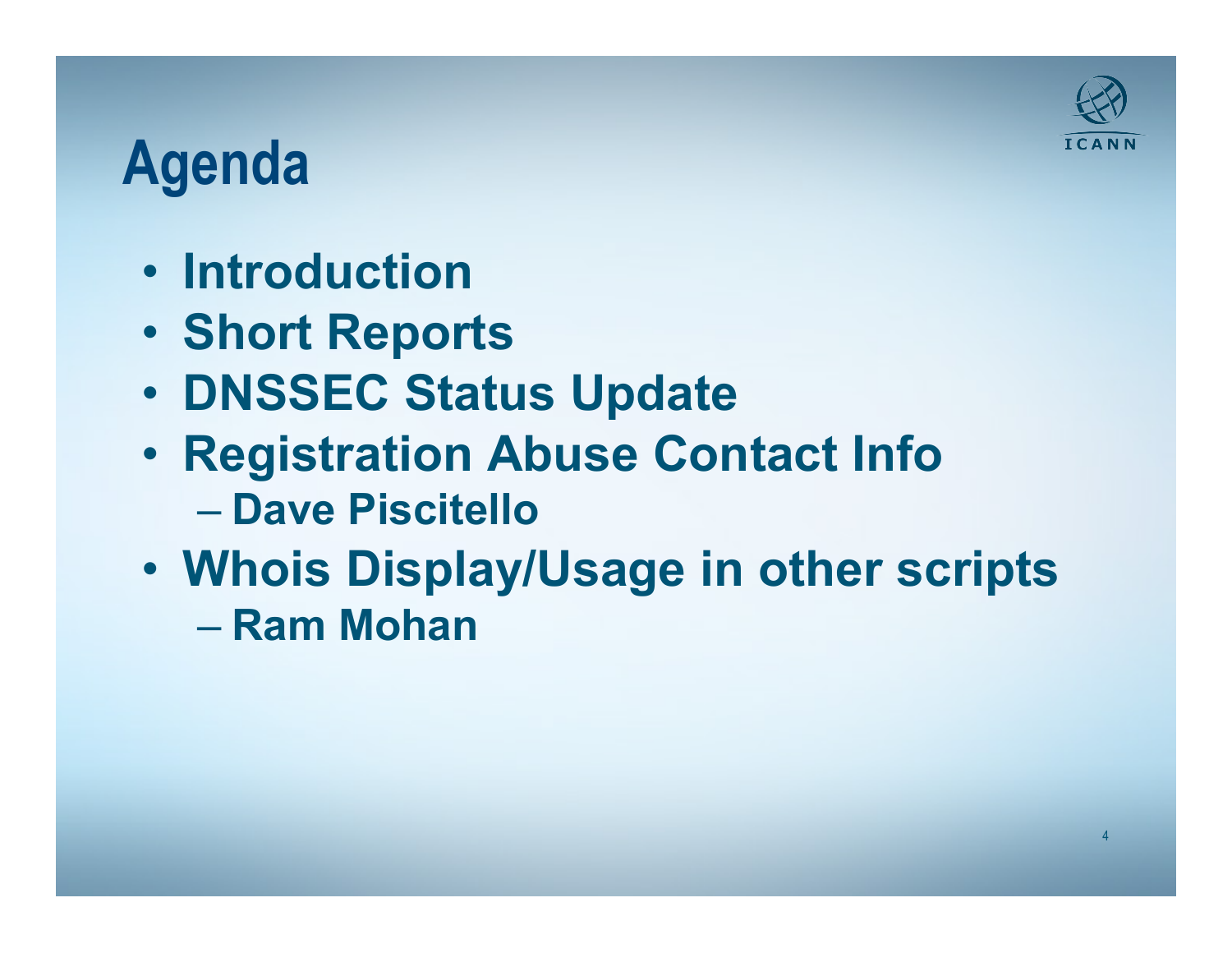

#### **Related Meetings**

- DNSSEC Workshop – Wednesday 9:00 – 12:30, Don Diego 3
- External Review of SSAC – Thursday 8:00 – 9:30, Don Diego 2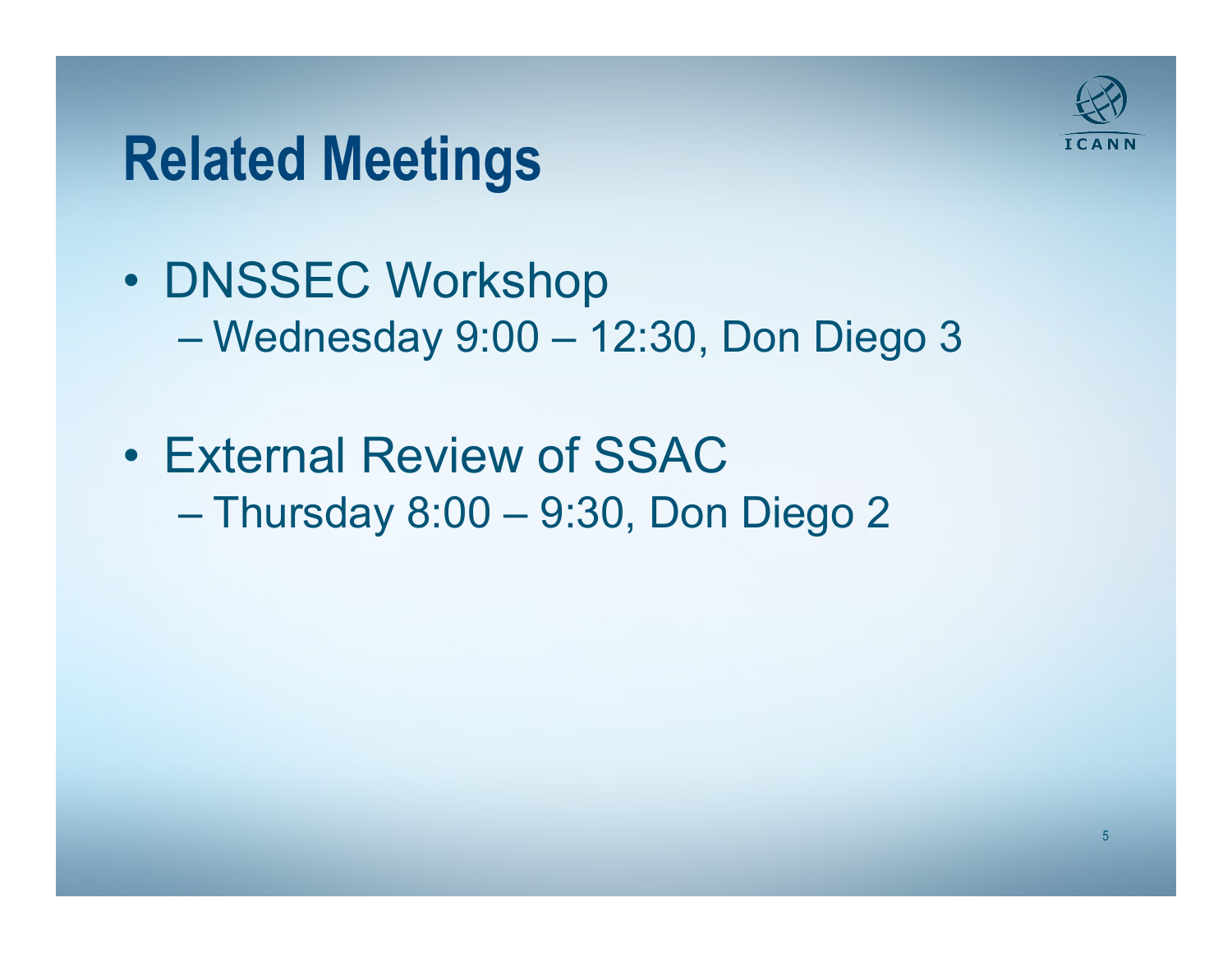## **Short Reports**

- **Protecting High Value Domains**
- **Study of Scaling the Root**
- **Comments on ICANN's Strategic Plan**
- **Fast Flux Activities Update**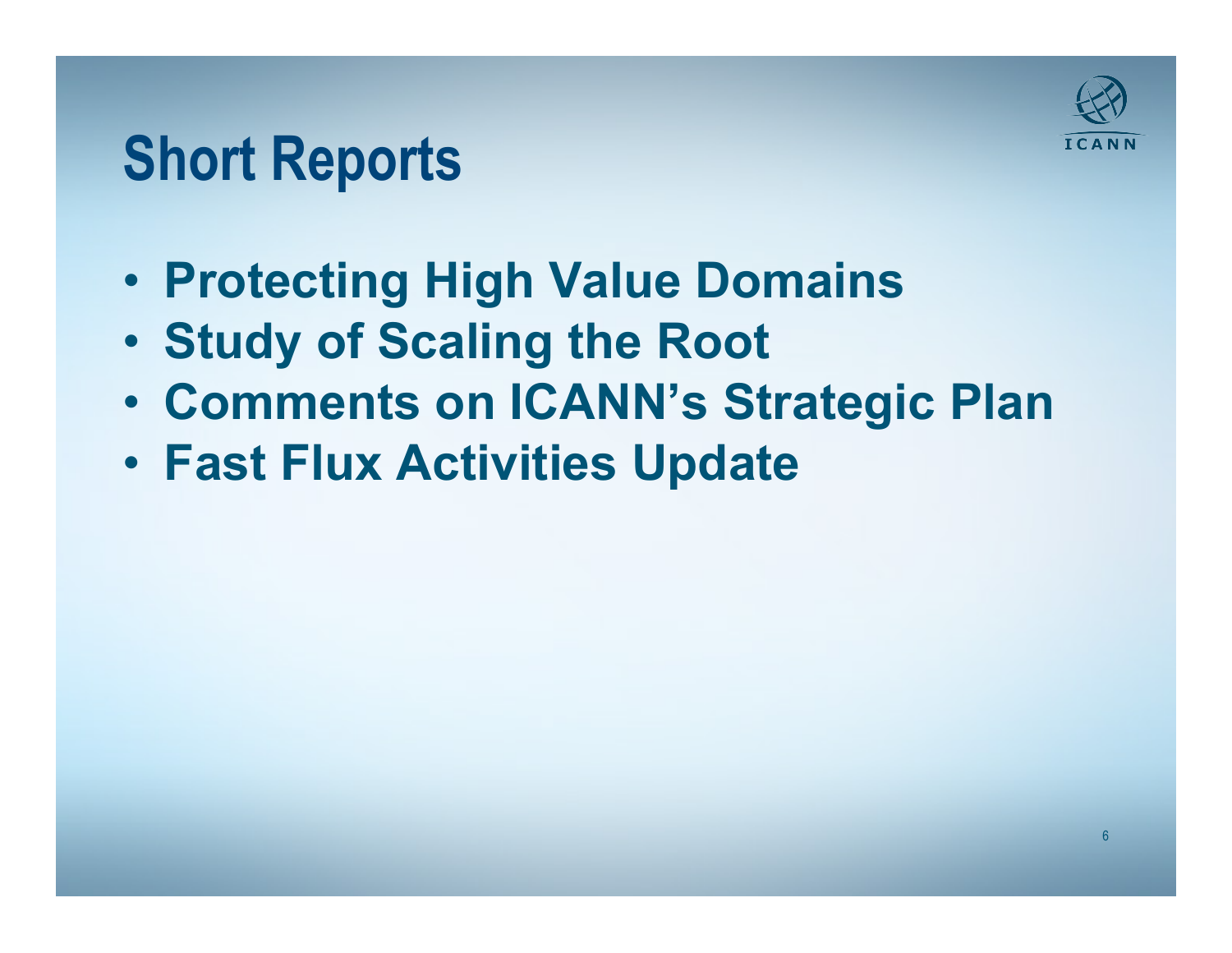

# **Protecting High Value Domains**

- Multiple incidents involving weaknesses at registrars
- High value domains are targets through registrars as well as through direct means
- Advice to both registrars and registrants re stronger controls compared to mass market controls
- This is work in progress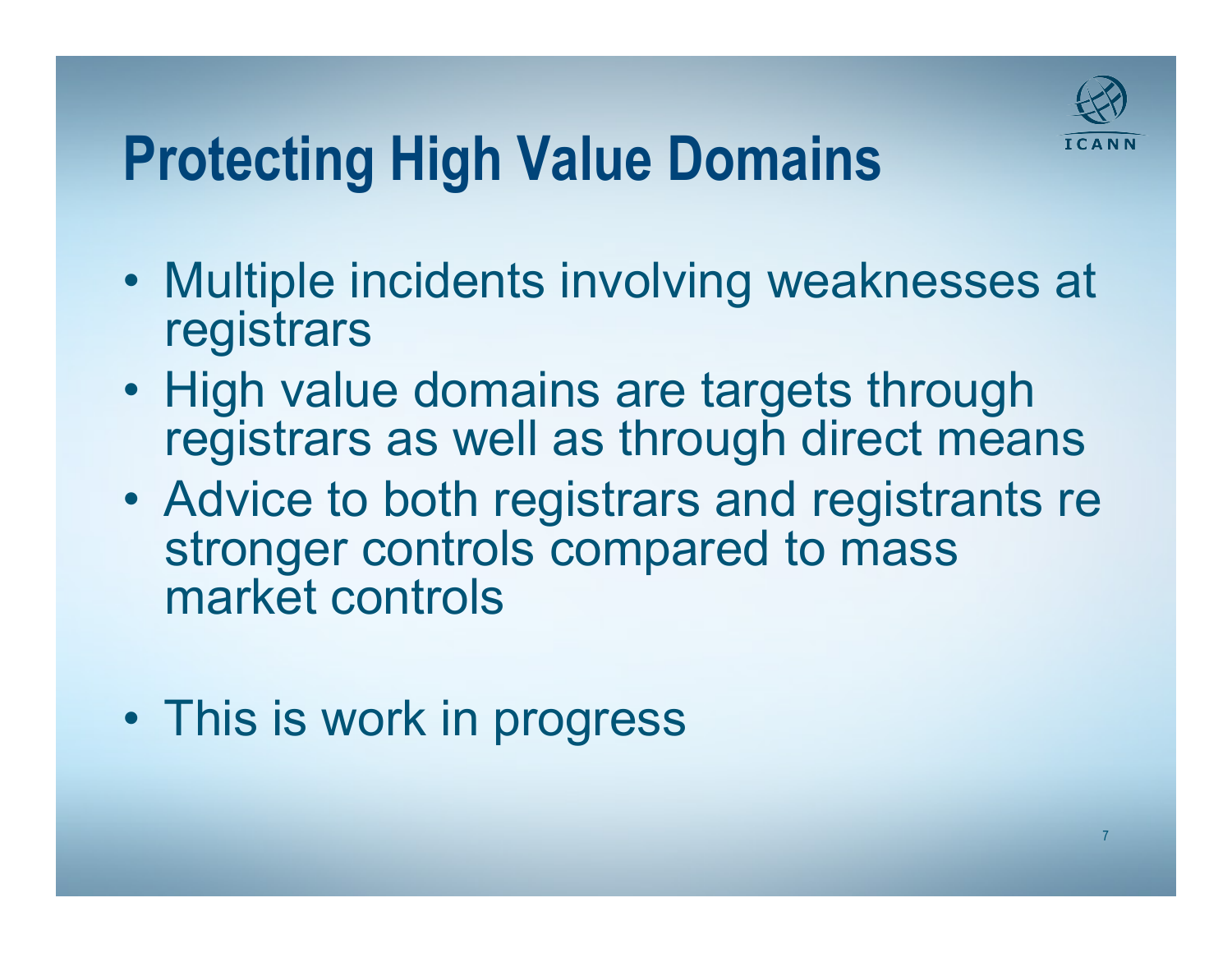

## **Root Scaling Study**

- Board asked RSSAC and SSAC to study effects of growing the root combined with complexity of IDN, IPv6 and DNSSEC
- Formal study, with external support, being organized
- Steering committee of RSSAC, SSAC and ICANN Staff
- Just starting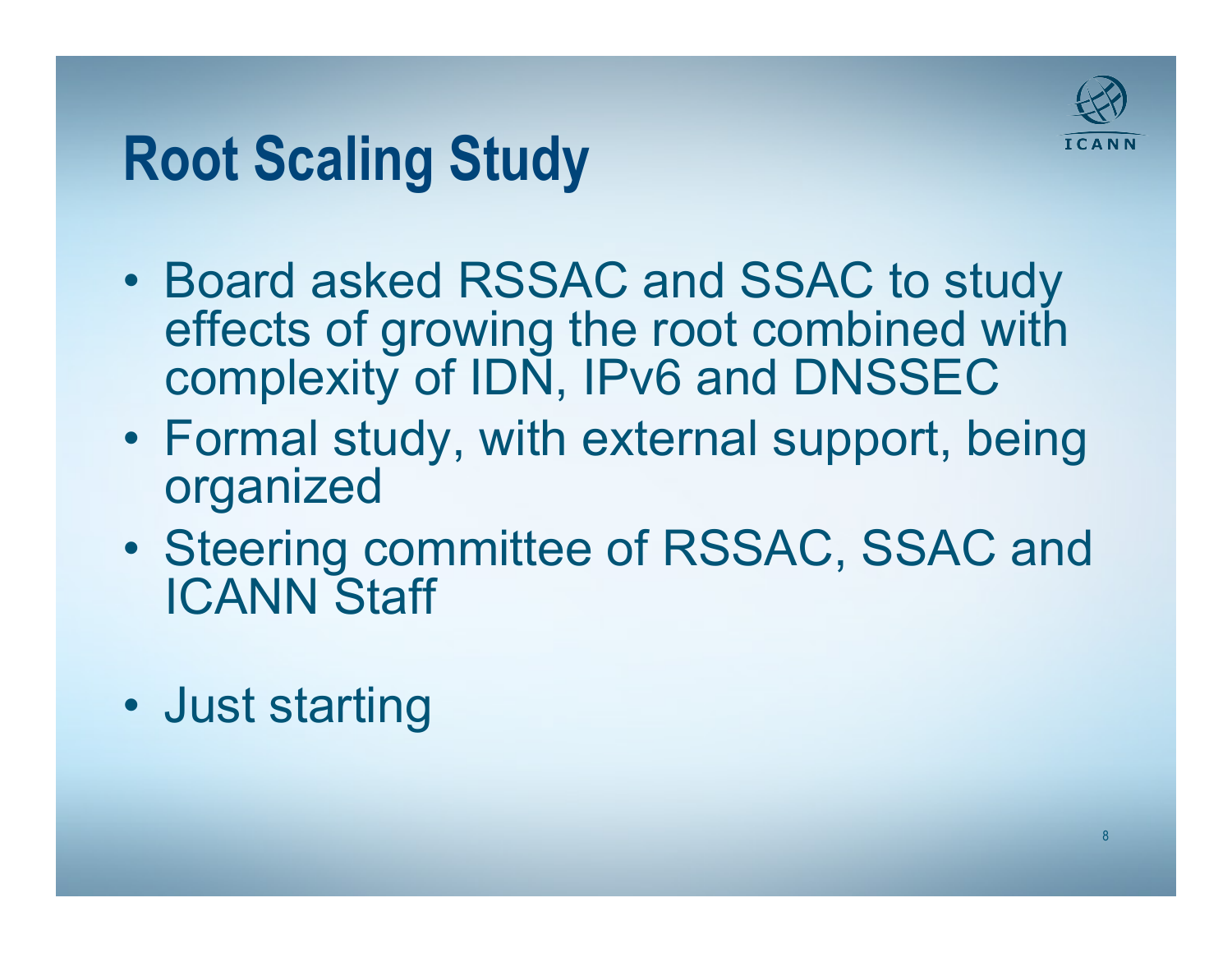

# **Comments on the Strategic Plan (1)**

- Re new gTLDs, need to study impact of scaling and complexity. (Now started)
- Re Enhance security, stability and resiliency of the Internet's unique identifiers, concerns about mission creep and appearance this is a new mission.
- Re IPv4 depletion and IPv6 adoption, ICANN has a useful but limited role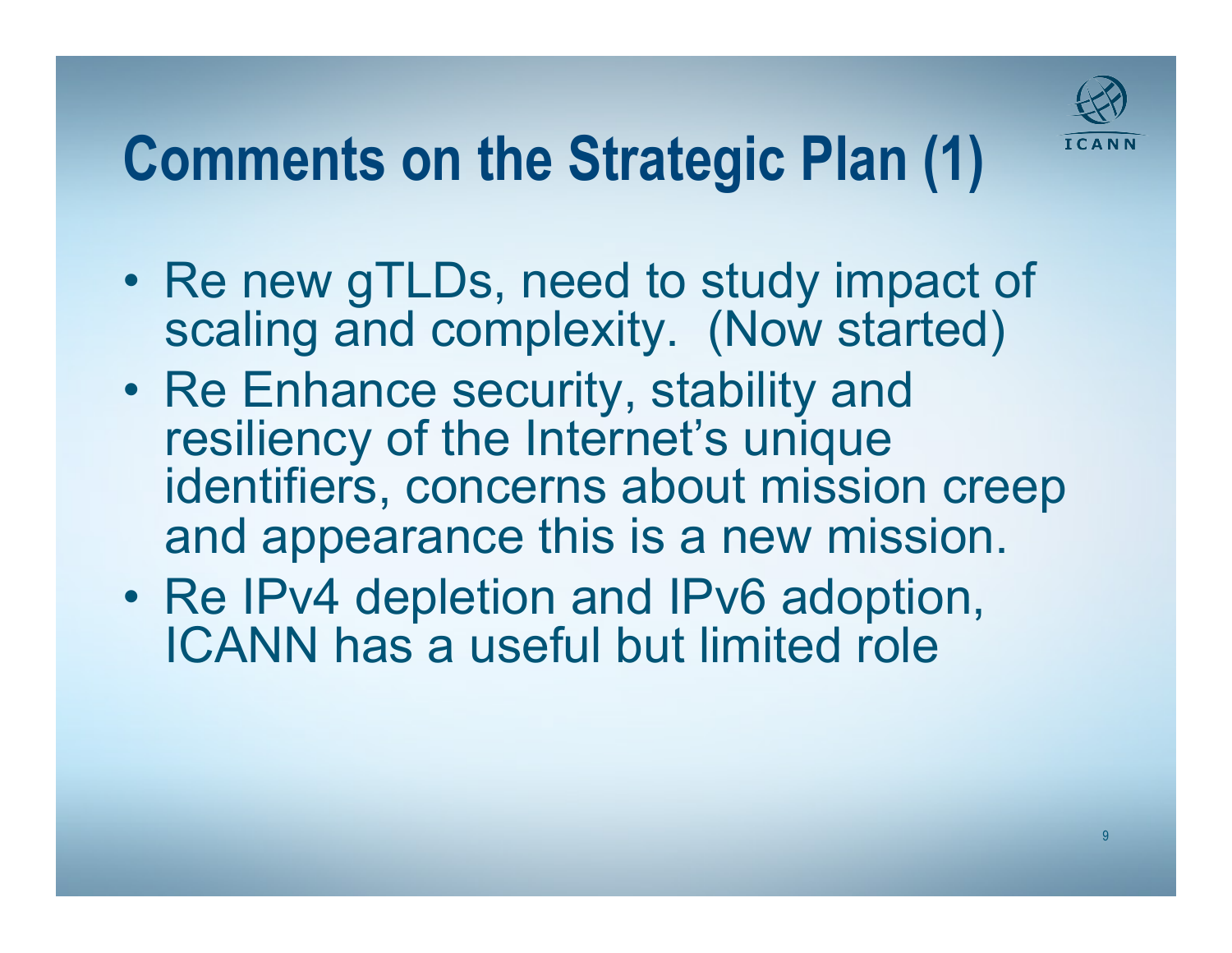

# **Comments on the Strategic Plan (2)**

- Re Improve confidence in the gTLD marketplace, protect registrations, not just continuity of operation
- Re Strive for excellence in core operations, document root update process, including metrics
- Re Strengthen processes for developing policy, improve use of technical advice to under both limits and possibilities